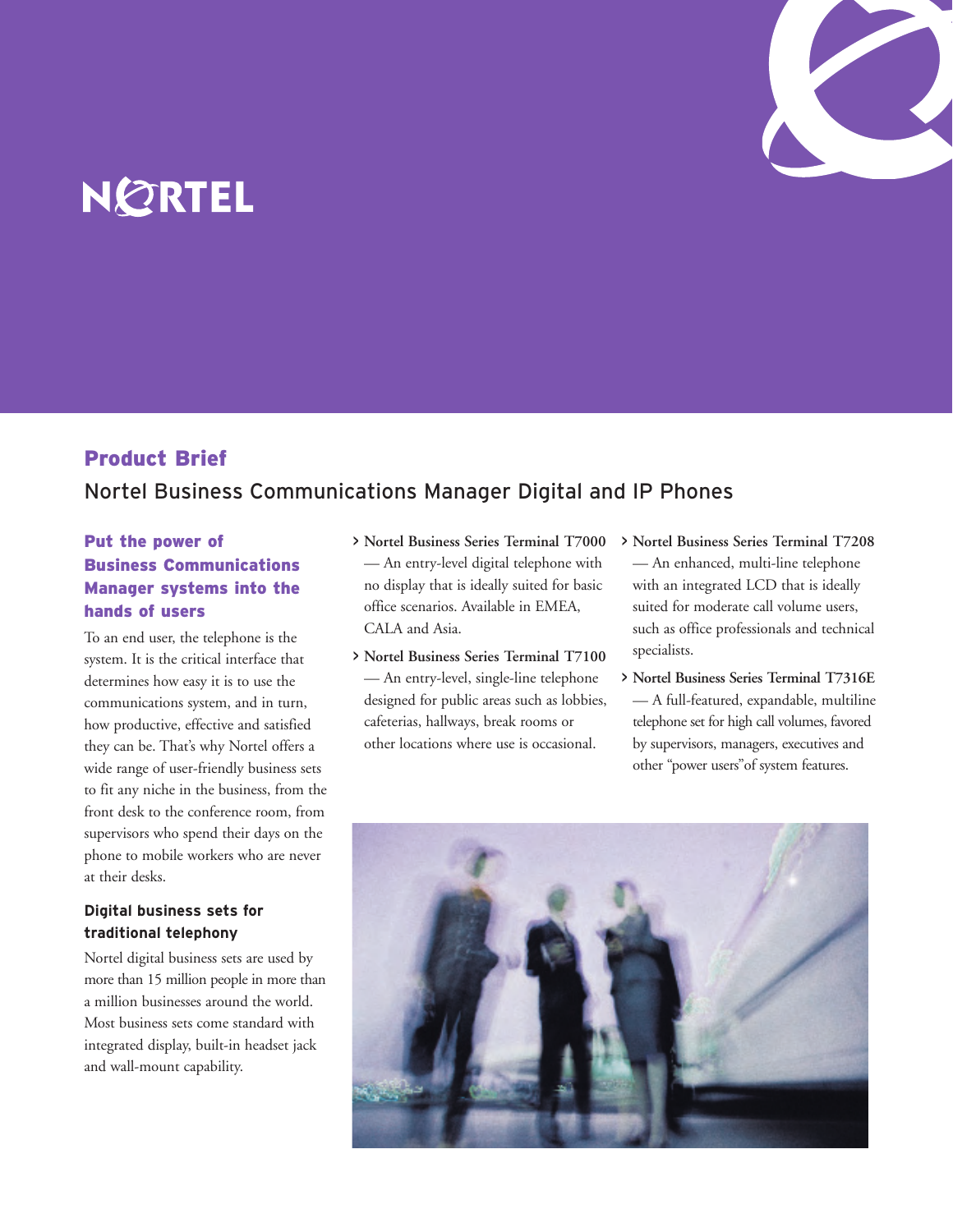

#### Mobile

- > **Nortel Business Series Terminal T7316E+T24 KIM (CAP)** — An expandable desktop telephone solution designed for administrative assistants, receptionists and emergency contact centers. Expands by directly attaching up to nine T24 Key Indicator Modules.
- > **Nortel Business Series Terminal T7406E** — A full-featured, multi-line cordless digital telephone that integrates with all supported releases of Norstar / BCM. It allows mobile employees to stay in touch with all the capabilities of their desktop while

ranging up to 1000 feet from the basestation. Each site can support 1-8 people, making the T7406E a convenient and affordable mobility solution for small enterprises, branch offices, retail stores, healthcare clinics, hospitality, manufacturing and other typical business environments. Available in NA and most parts of CALA (excluding Trinidad and Jamaica).

> **Nortel Audio Conferencing Unit** — Provides clear voice service for conference rooms, with two-way listen/ speak (full duplex) capability and keypad access to all Norstar and

Business Communications Manager conferencing features. Available in NA, Asia and CALA.

>**Nortel Doorphone** — A wall-mounted set equipped with a call button that enables office personnel to talk directly with visitors before they enter the business or a restricted area.

Since BCM supports any combination of these digital phone sets, you can mix and match for the best economy and utility. You could equip public areas with the most basic one-line sets, give office professionals and technical specialists more feature-rich, multiline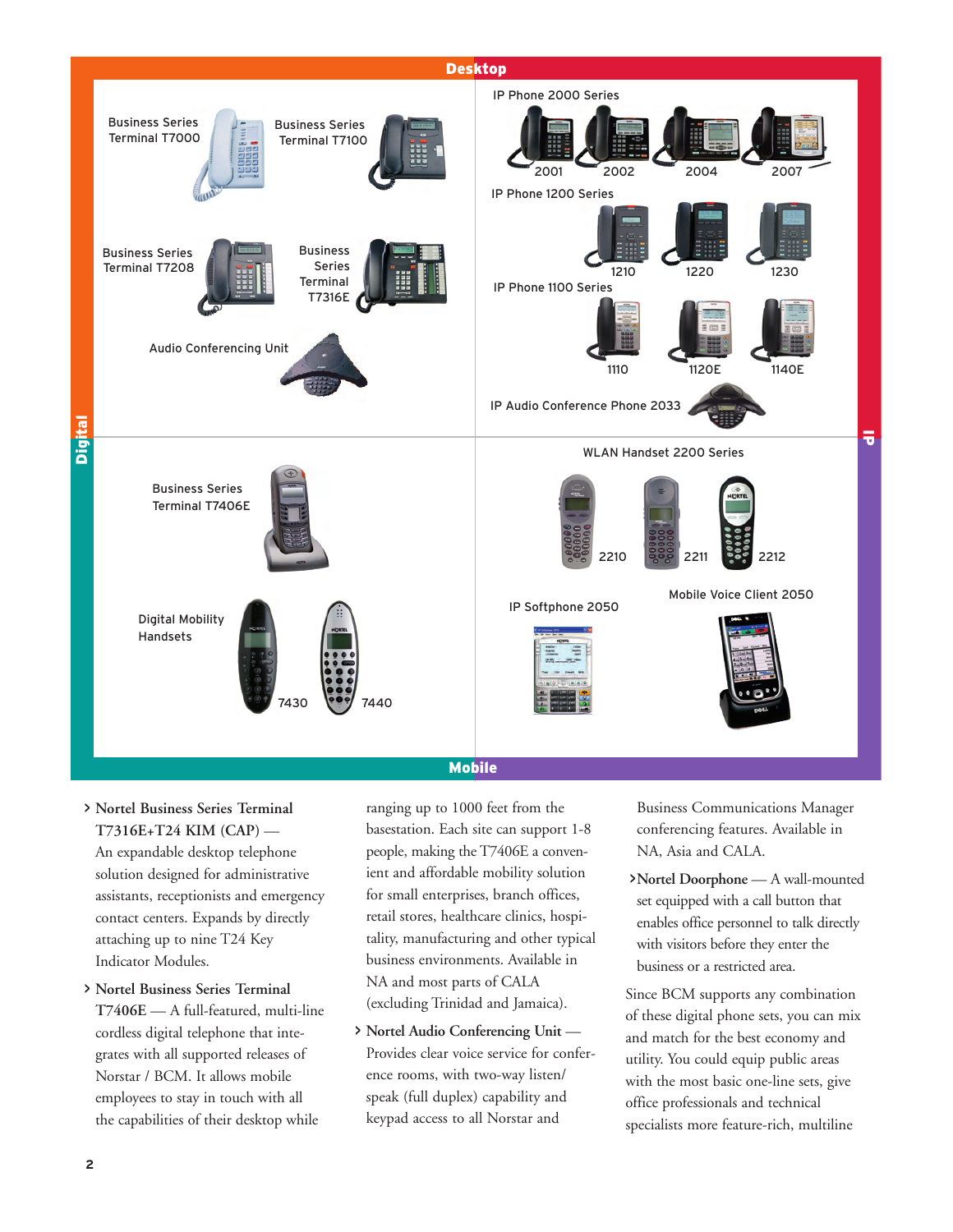units, and equip receptionists and emergency contact positions with modular desktop solutions that efficiently distribute calls.

If your organization is upgrading from a Nortel Norstar telephone system to BCM, you'll appreciate that you can keep the same phones on users' desks as it simultaneously supports any mix of traditional digital business sets and IP telephones. Small and medium businesses can migrate to IP at their own pace while prolonging and protecting their investment.

#### **High-performance convergence over IP now made simple for users**

Your business can gain some serious benefits from IP telephony. IP supports powerful new applications, cost-effectively extends network services to remote sites, simplifies moves and changes and improves employee productivity with efficient access to call information and features. So it's no surprise that many businesses are extending the benefits of IP telephony to users' desktops. Nortel makes it easy for users to enjoy the next-generation features of IP telephony, while retaining the carrier class reliability and ease of use you expect of a traditional telephone.

### **IP Phone 1200 Series for BCM50**

Some common features of these new SMB-centric IP Phones include: multiple softkeys, an integrated speakerphone, enhanced audio quality for crystal clear conversations, an integrated Ethernet switch for single desktop wiring, headset support, KEM support (1220/30

models), DA Pro compatibility (for easycustomization), and last but certainly not least, each of the 1200 series sets come pre-programmed based on the most popular BCM features used by small and medium businesses today!

The Nortel **IP Phone 1210 for BCM50** is a standard-level IP phone that is a good fit for users needing only a basic 3-line display and standard features. It is a great choice for lobbies, lunch rooms or other common areas.

The Nortel **IP Phone 1220 for BCM5**0 is an intermediate-level IP phone that comes with four soft keys, six shortcut keys and a 5-line display. It is ideally positioned for environments with more moderate call activity.

#### Business Series Terminals features



- 1**.** The LCD window walks you through the steps to use features.
- 2**.** A red LED flashes to let you know the phone is ringing or when there's a message waiting.
- 3**.** With Calling Line ID, the display shows who's calling and keeps a log to show who called while you were away from your desk.
- 4**.** Soft keys and the feature button can be programmed for one-touch access to frequently used features.

5**.** No need to lift up and replace the handset to end a handsfree call; just press the Release button.

- 6**.** A built-in speaker provides quality audio for handsfree calls, group listening and paging.
- 7**.** Press the Mute button to listen without being heard, or to eliminate background noise.
- 8**.** Memory buttons let you speed-dial people or features you frequently want to access.
- 9**.** The volume control bar lets you quickly adjust ringer, handset, headset or speaker volume.
- 10**.** Enjoy one-button access to any combination of lines, features, internal autodials and external autodials.
- 11**.** Press the Hold button to put a caller on hold or return to the call.
- 12**.** Touch the Headset button to place or answer calls using a headset.
- 13**.** Touch the Handsfree button to place or answer calls without lifting up the handset.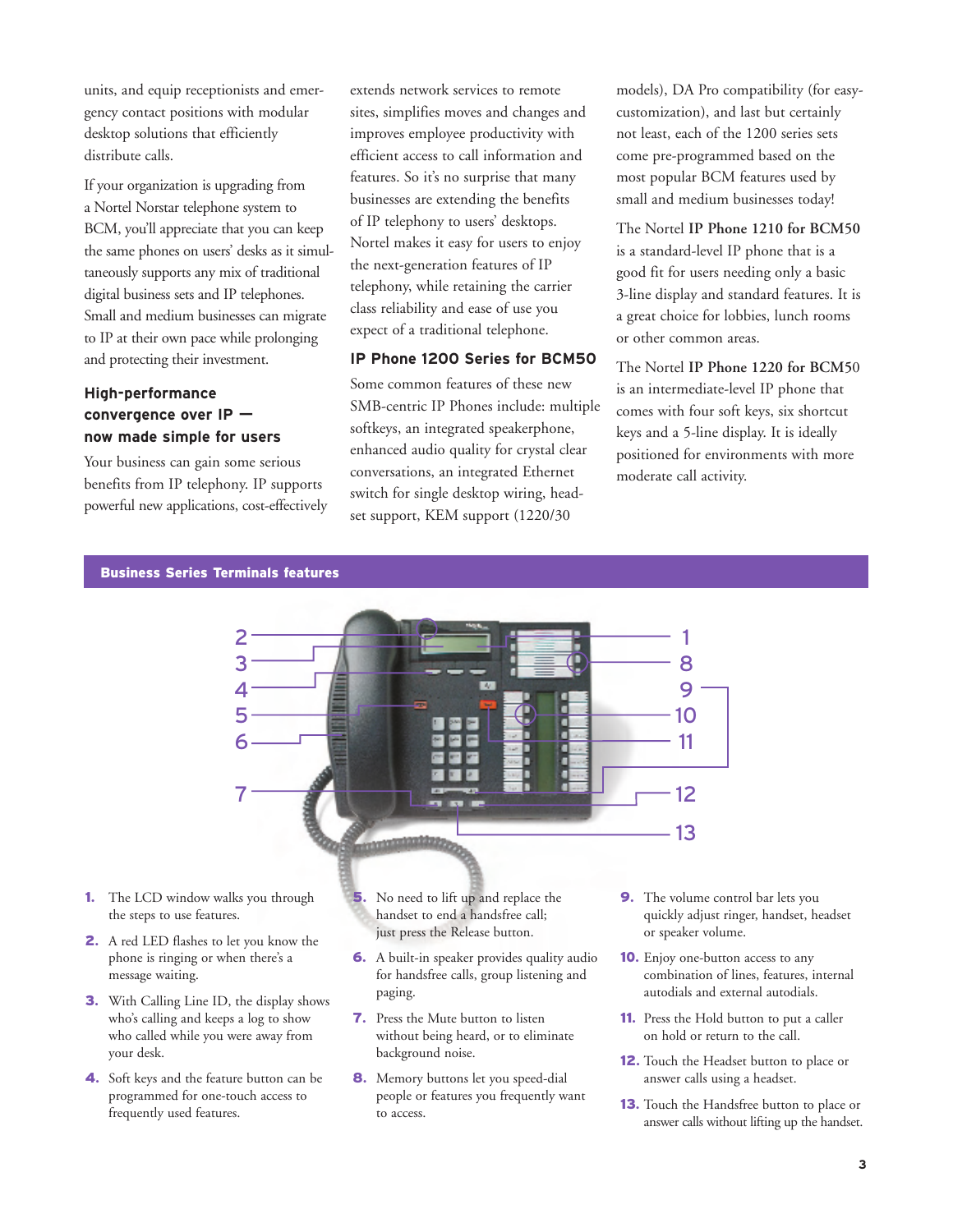Nortel offers a wide range of user-friendly business sets to fit any niche in the business, from the front desk to the conference room, from supervisors who spend their days on the phone to mobile workers who are never at their desks.





#### Key features of Nortel IP Phones

- 1**.** Intuitive navigation cluster provides fast menu, sub-list and call log scrolling, as well as one-touch dialing and quick access to system features.
- 2**.** Message-waiting/visual-ring indicator offers visual notification of incoming calls and messages.
- 3**.** Voice compression optimizes bandwidth and audio quality requirements.
- 4**.** Audio control center enables users to toggle quickly between the handset or headset and the speakerphone without audio interference.
- 5**.** Volume bar provides fingertip control of audio and ringer volume settings, and LEDs clearly display handset/headset/speakerphone/mute settings.
- 6**.** Local tone generation conserves valuable network bandwidth.
- 7**.** Dynamic IP addressing with a standard DHCP server offers a simple, flexible solution for handling moves, adds and changes.
- 8**.** Microsoft TAPI-compliant interface operates seamlessly with Messaging and Personal Call Manager to support on-screen displays of call logs and directories, with dragand-drop dialing.
- 9**.** High-fidelity speakerphone delivers crystal-clear, handsfree communication, ideal for conference calls.
- 10**.**Clear LCD display, adjustable for different lighting conditions, provides a window into a full range of personal productivity tools.
- 11**.** Integrated Gigabit Ethernet port enables one cable drop to the desktop to serve both telephone and PC.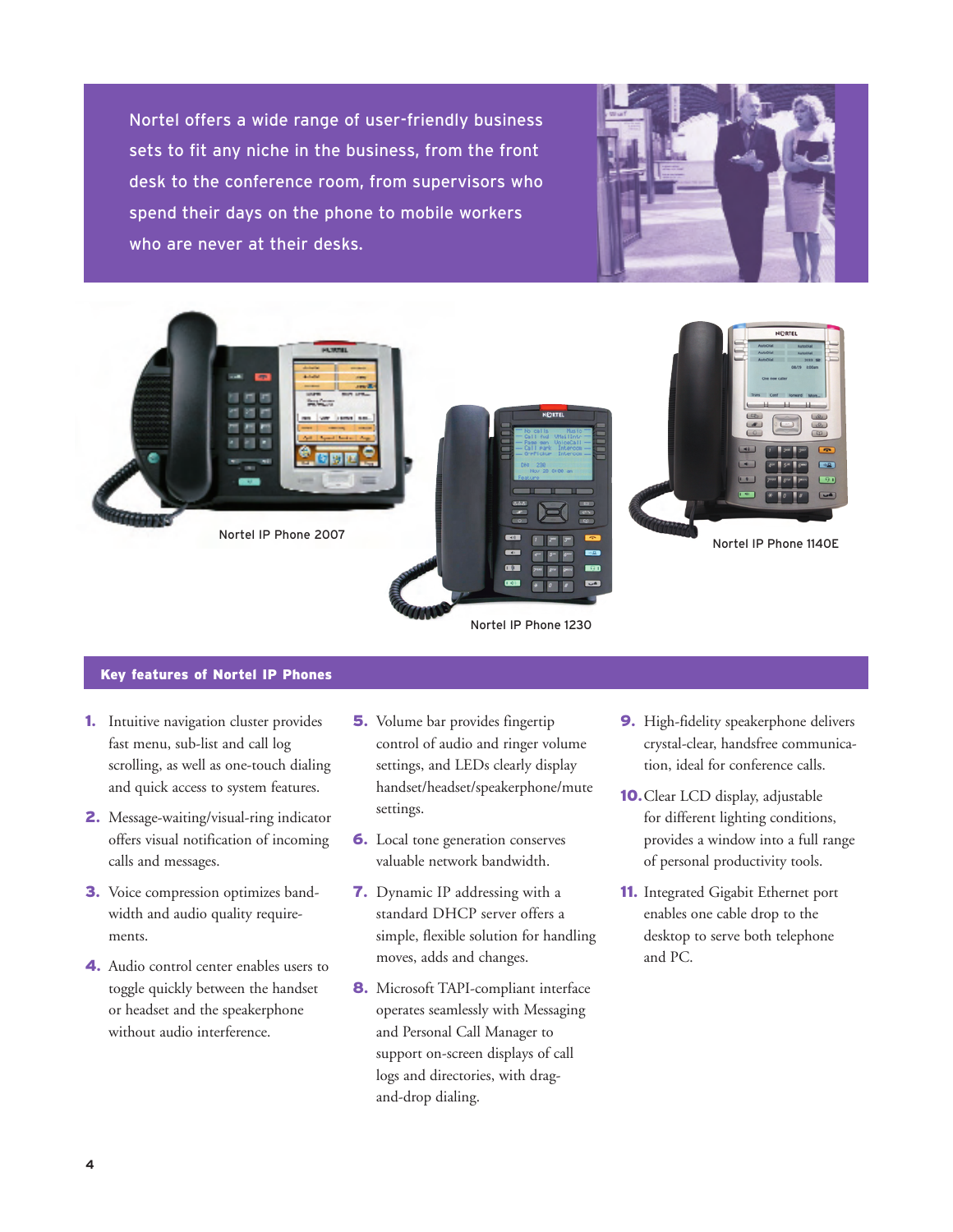The Nortel **IP Phone 1230 for BCM50**, which has 10 programmable soft keys and a 9-line display, is best suited for employees with more advanced communication needs, for example, administrative assistants, knowledge workers and other traditional power users.

Two **Nortel Key Expansion Modules (KEMs)** are supported on the IP Phone 1220 and 1230. Choose from an 18 key LED expansion module that comes with paper labels; or a 12-key LCD KEM that is self-labeling.

#### **IP Phone 2000 Series**

- > The **Nortel IP Phone 2001** is an entry-level, one-line phone with display, ideal for low call traffic areas, such as hotel rooms, school classrooms and other common areas.
- > The multi-line **Nortel IP Phone 2002** with integrated LCD display screen is well suited for users with moderate call volumes, such as office professionals and technical specialists.
- > The multi-line **Nortel IP Phone 2004** with large LCD display is ideal for managers, executives and administrators who handle large call volumes and need to view more information on the display.
- > Up to four **Nortel IP Key Expansion Modules** can connect to an IP Phone 2002 or IP Phone 2004 to enable a central attendant or receptionist to view call status across many users or departments, and have one-button access to speed-dial employees.
- > The **Nortel IP Phone 2007** supports a new realm of converged content, including Web browsing and fullmotion video. This phone has a fully pixel-based color display and 5.7" diagonal, VGA touch-screen LCD, plus a USB interface for a keyboard or mouse.

#### **IP Phone 1100 Series**

A premium IP desktop portfolio with sleek silver design for advanced/ power users.

- > The **Nortel IP Phone 1110** for BCM50 a single line IP phone with backlit, pixel-based display for lobbies and common areas.
- > The **Nortel IP Phone 1120E** and **Nortel IP Phone 1140E** phones, with backlit, pixel-based displays and USB interface for keyboard/mouse, are optimized for Web-enabled applications. An integrated Gigabit Ethernet port lets you plug a PC into the phone and have one cable drop to serve both devices. Support for Bluetooth technology frees users to move around the office.
- > The **1100 Series Key Expansion Module** supports both the 1120E and 1140E with 18 additional line/ programmable feature keys.
- > The **Nortel IP Softphone 2050**  "soft client" transforms a laptop or desktop PC into a converged voice/ data communications platform for

employees on the move — just add high-speed internet access. The **Mobile Voice Client 2050** "soft client" transforms a Pocket PC PDA into a converged voice/data communications platform for employees on the move — just add WLAN (802.11b).

> The **Nortel IP Audio Conference Phone 2033** provides 360°, fullduplex VoIP coverage for an entire conference room and keypad access to all BCM conferencing features.

# Features = Productivity

Intelligent contact center agents and others who spend long hours on the phone will appreciate the handsfree operation and computer telephony integration. Mobile employees will appreciate the ability to simply plug a lap-top into a network port at a shared office location, snap in a USB headset and function as if they were in their own office — with all their phone features available to them. Whether you choose a full-featured desktop Internet telephone or prefer the comfort and convenience of a PC equipped for Voice